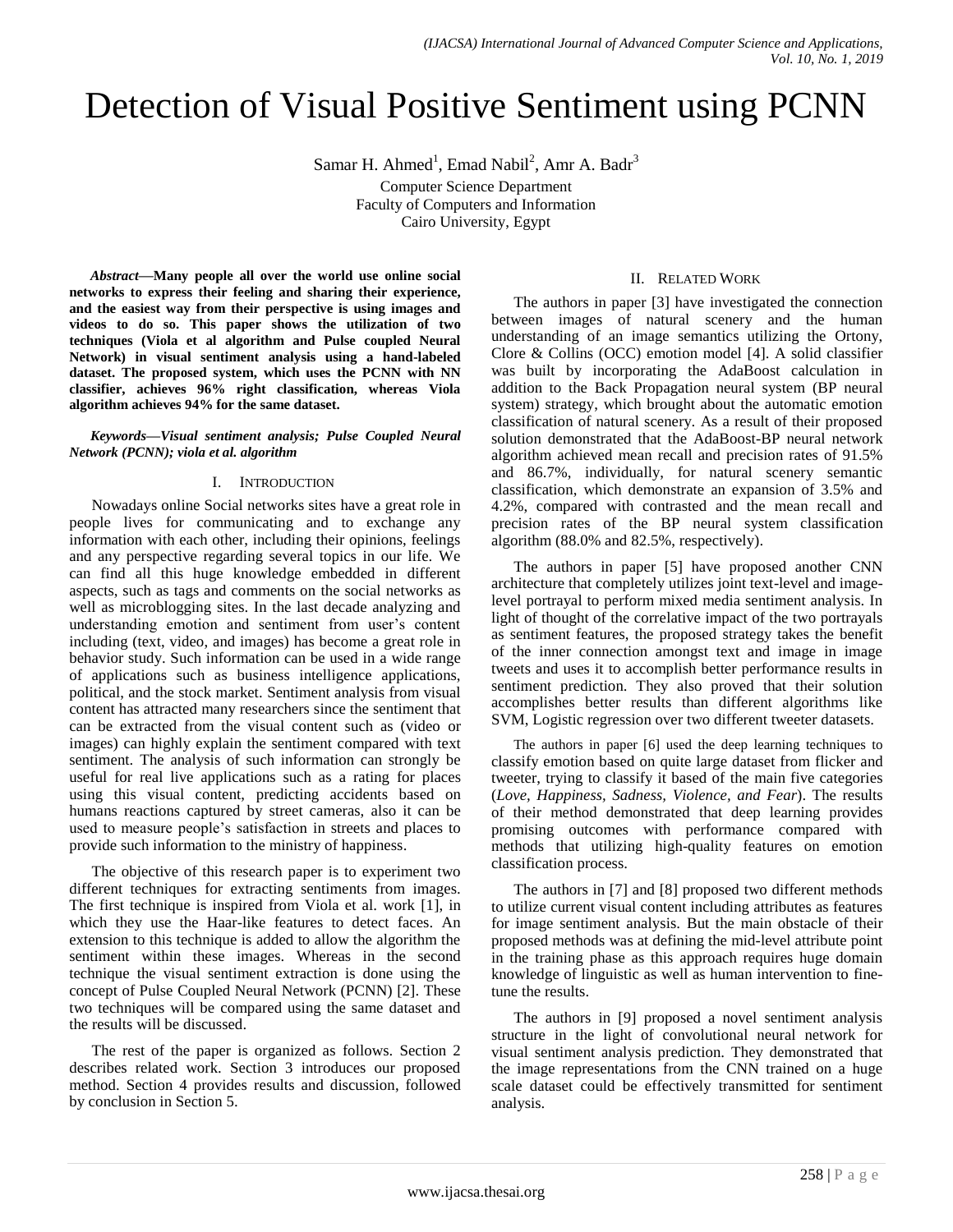The authors in [10] used the approach proposed in [9] that utilizing small scale datasets, which are totally different in nature from the pre-trained image dataset, resulting better performance by 4.5% than the proposed approach in [9].

The authors in [11] realized the importance of extracting a sentiment from both textual and visual content for understanding the human sentiment and get an accurate sentiment labeling. In this work, they used CNN for extracting the sentiment out of textual content and DNN for extracting the sentiment for the visual content. The evaluation for the author's framework was done on a dataset, which was collected from a famous Chinese social network called "*Sina Weibo"*.

The authors in [12] demonstrated that the parameters of CNN that are trained on large-scale dataset (e.g., ILSVRC dataset) can be transmitted to object detection and scene classification conducting preferable performance over classic handcrafted representations.

#### III. PROPOSED METHODS

This section presents in much more details two techniques that are utilized for extracting sentiments from visual content. The first technique, that will be called *technique (1)* in the rest of this paper, was originally suggested by Viola et al. to detect faces from a set of images contains faces and non-faces images. This technique is refined to extract the sentiment from the visual content.

Whereas the second technique, that will be called *technique (2)* in this paper, utilized the concept of Pulsecoupled neural network for image smoothing, image segmentation and feature extraction. This technique is extended to perform the task of extracting a sentiment from visual content. The following sub sections will describe these two techniques:

#### *A. Technique (1): Application of Haar-Like Features*

*1) Haar-like features [13]*: Haar-Like features are features that are used to detect digital image objects using the concept of Haar basis functions. A subset the features that are used in this paper is shown in "Fig. 1". As shown in this figure, the first feature is the two rectangles located horizontally or vertically. This feature is defined as the difference between the summations of pixels of these two same size rectangles. The second feature is Three-rectangle feature where its value is obtained by subtracting sum of pixels under two outside rectangle and from sum of pixels under center rectangle. The third feature is a four- rectangle feature, its value is computed by subtracting the diagonal pairs of rectangles.

Viola system consists of three components namely: *Preprocessing, Feature Extractor and cascaded classifier*. (see "Fig. 2"). The following section describes each in much more details.

*2) Preprocessor component:* The objective of this component simply is to prepare the images to be processed by the feature extractor component that is working based on Haar-like features presented above. The preprocessor will operate according to the following steps:

*a)* Convert images to greyscale image since Haar-like features cannot operate in colored images.

*b)* Scale down images to 24\*24 pixels.

*c)* Transform each image to its corresponding integral image (*ii*). The purpose of using the concept of integral image is to save computation time

*d)* Compute the values of Haar-like features using the concept of integral image (*ii*) [1] and create a table named Summed Area Table. In this table, at any point  $(x, y)$  in the original image  $i(x, y)$  there is a corresponding value  $ii(x, y)$ . This value itself is the sum of all the pixels values above, to the left and of course including the original pixel value of (x, y) itself. The computation formula is as follows:

*ii(x,y)=*



Fig. 1. Example of Haar Like Features.



Fig. 2. Viola et.al Algorithm Structure.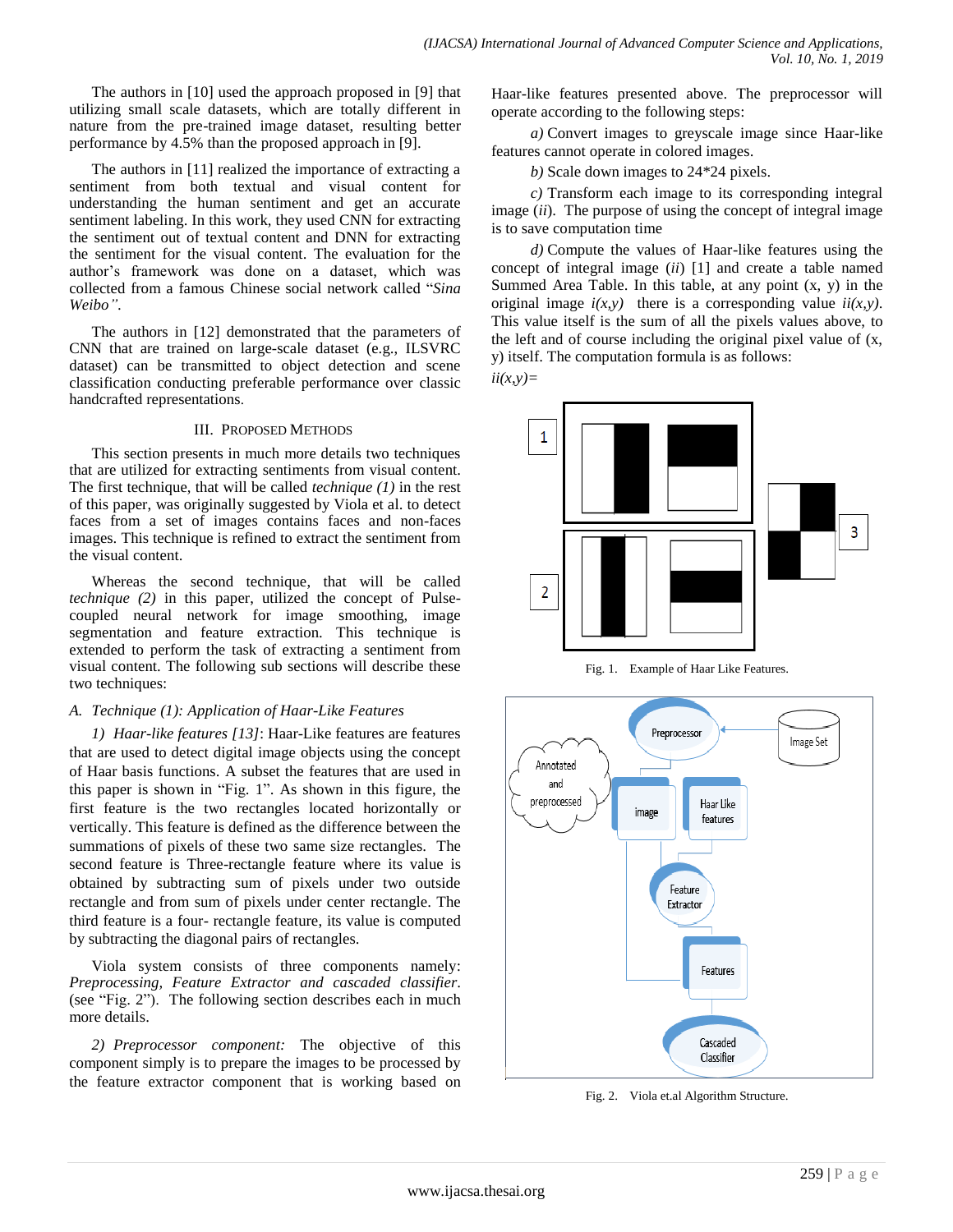- Let the images examples be  $(X_1, Y_1), \ldots$  to  $(X_n, Y_n)$ where  $Y_i$  is 1 and -1 representing positive and negative sentiment respectively
- Set the weights  $W_{1,i} = \frac{1}{2i}$  $\frac{1}{2m}$ ,  $\frac{1}{2}$  $\frac{1}{2l}$  for Y<sub>i</sub> =0,1 where m is the number of negatives and l is the number of positives.
- For t=1 to T do:
	- $\circ$  Normalize the weights  $W_t$ , so that  $W_t$  is probability distribution

•  $W_{t,i} = \frac{Wt,t}{\sum_{j=1}^{n} Wt,j}$  $Wt, i$ 

o Train the classifier *h* for each feature *j* ,where *h<sup>j</sup>* is a restricted classifier that is used for a single feature

• Then the error is computed with respect to

- o W<sub>t</sub>, €j=∑<sub>i</sub> W<sub>i</sub> |h<sub>i</sub>(X<sub>i</sub>)-Y<sub>i</sub>|
- o Depending on the lowest error  $\epsilon_{i}$ , the classifier  $h_i$  will be chosen
- o Update the weights
	- $\bullet$   $\mathbf{W}_{\text{t+1},\text{i}} = \mathbf{W}_{\text{t},\text{I}} \boldsymbol{\beta}_{\text{t}}^{\text{1-ei}}$
	- Where  $e_i=0$  when  $X_i$  classified correctly and ei=1 otherwise

$$
\qquad \qquad \text{ \quad \ } \qquad \beta_t = \hspace{-2pt}\frac{\varepsilon t}{1-\varepsilon t}
$$

o Then the algorithm will have the final strong classifier

$$
h(x)=\begin{cases} 1 & \sum_{t=1}^{T} \alpha t \ h t(x) \geq \frac{1}{2} \sum_{t=1}^{T} \alpha t \\ 0 & otherwise \end{cases}
$$

Where  $\alpha$ <sub>t</sub>=  $1/\log_{\beta}$ 

Fig. 3. Adapted AdaBoost Algorithm (Adapted From [1]).



Fig. 4. Schematic Depiction of the Detection Cascade [1].

**Feature Extractor Component:** The objective of this component is to extract set of features that can be found in a very large set of the Haar-like features obtained from the previous component. To build a strong classifier that best describes a face with sentiment, a variant of AdaBoost algorithm [1] is used both to select a small set of features and train the classifier (see "Fig. 3").

**Cascaded Classifier component**: The objective of this component is to increase detection performance while radically minimizing computation time by generating a decision tree called *cascade* (see "Fig. 4"). For each image sub window a series of classifiers are applied with cascading. The positive result from the first weak classifier triggers the second weak classifier and so on till the end of all weak classifiers (features) that are existed in the system's strong classifier generated by the previous component. If a negative result was reached at any point an immediate rejection of this sub window is done.

## *B. Technique (2): Application of Pulse Coupled Neural Network*

This technique offers visual sentiment extraction using both Pulse Coupled Neural Network (PCNN) algorithm and NN classifier (see "Fig. 5"). The reasons for choosing PCNN is its ability to best describe the image features by generating an image signature.

For each image, the PCNN algorithm runs for 50 iterations resulting 50 deviated binary images (BI) based on the formulas parameters initiated with zero while the theta notation initiated with 0.1. Each image will have a sequence of signatures  $Sig_{ii}$  where j is the image number and i is the BI number.

An image signature is a result of counting the number of 1's in each binary image. As a result, a data file of the generated sequences will be created that is annotated manually by assigning 1 for positive images and -1 otherwise. This generated file will be uses in NN classification process.

As shown in "Fig. 6" PCNN is working as follows [2]:

PCNN neuron: Feeding and Linking are two primary compartments. Each compartment has an entangled connection with neighboring neurons with M and W weights separately. Each holds its past state changed by a rot factor. Once the Feeding compartment gets the info boost, S; each compartment is calculated by the following formula (1, 2):

| For each image j do: |                                                                                  |  |  |  |  |
|----------------------|----------------------------------------------------------------------------------|--|--|--|--|
|                      | $i=1$                                                                            |  |  |  |  |
|                      | while $i \leq 50$ do:                                                            |  |  |  |  |
|                      | PCNN(input: original Frame, output: 50<br>diviated binary images)                |  |  |  |  |
|                      | Get the sequence $N_i^J$ by Counting the number<br>of 1's in each binary image i |  |  |  |  |
|                      | $i++$ ;                                                                          |  |  |  |  |
|                      | End while                                                                        |  |  |  |  |
|                      | Construct a data file where inputs are the<br>sequences generated for images;    |  |  |  |  |
|                      | Annotate the data file by putting 1 for<br>Postive image and -1 otherwise;       |  |  |  |  |
| file:                | Train Nueral network on the constructed data                                     |  |  |  |  |

Fig. 5. Technique (2) Application of PCNN Algorithm.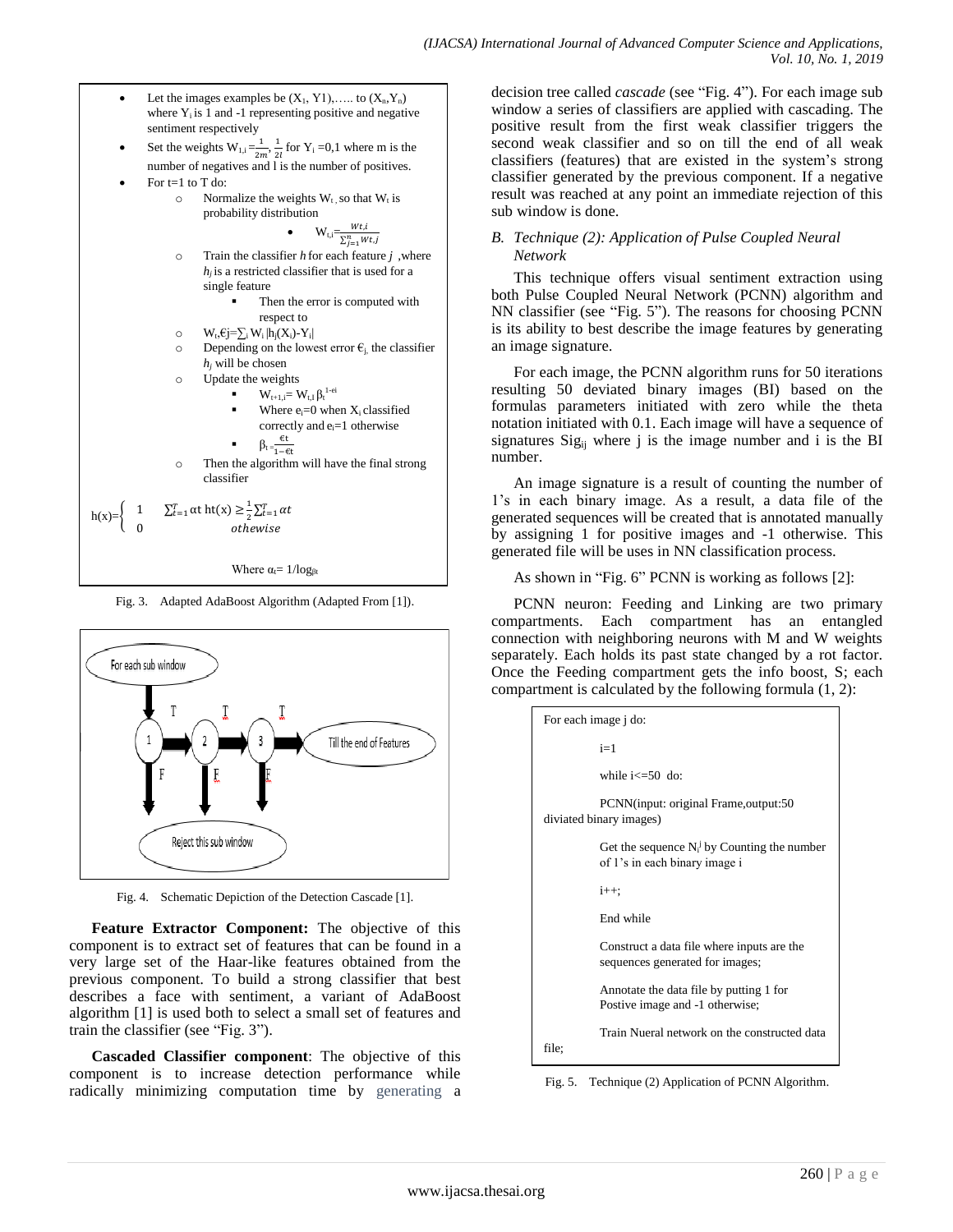

Fig. 6. Semantic Representation of PCNN Processing Element [2].

 $F_{i i}[n] = e^{\alpha F \delta n} F_{i i}[n-1] + Si j + VF \sum_{kl} M_{i i k l} Y_{kl}[n-1],$  (1)  $L_{i i}[n] = e^{\alpha L \delta n} L_{i i}[n-1] + V L \sum_{kl} W_{ijkl} Y_{kl}[n-1],$  (2)

Where:

- Fij: is the Feeding compartment of  $(i,j)$  neuron.
- $L_{ii}$ : is the Linking compartment of  $(i,j)$  neuron.
- $Y_{kl}$ : is the output neuron from the last iteration [n-1].
- eαF, δn ,and eαL, δn : are exponent terms for both compartments that are used to rot the previous (n-1) state through the time (n).
- VF and VL: are constant values that are used for normalization. So if the weights of M and W have any changes, these values are used to prevent saturation by scaling the resultant correlation.

Each state of feeding and linking compartments respectively are banded together so it can create an internal state of the neuron which called U. the term  $\beta$  is the linking strength that is used to control this combination, this internal state is calculated by the following formula (3):

$$
U_{i j}[n] = F_{i j}[n] (1 + \beta L_{i j}[n]), \qquad (3)
$$

The output Y is produced by comparing the internal state of the neuron by a threshold  $\Theta$  (see formula (4)):

$$
Y_{ij}[n] = \begin{cases} 1 & \text{if } U_{i,j}[n] > \Theta_{i,j}[n-1] \\ 0 & \text{Otherwise} \end{cases}
$$
(4)

This threshold is controlled by formula (5):

$$
\Theta_{ij}[n] = e^{\alpha \Theta \delta n \Theta i} j [n-1] + V \Theta Y_{ij}[n], \qquad (5)
$$

*Where*:

VΘ: is a large constant that is generally greater than the average value of  $U_{i,j}$ .

#### IV. RESULTS AND DISCUSSION

To train the predictor, a balanced dataset consisting of 200 images, downloaded from online social networks, is divided into two equally hand labeled groups: smiley faces representing positive sentiment and non-smiley faces representing negative sentiment. The positive group is further divided into two subgroups: the first subgroup has 50 images with strong positive sentiment and the second subgroup has 50 images with nature positive sentiment. On the other hand the second group that represents the negative sentiment further divided into two subgroups: the first subgroup consists of 50 strong negative images and the second subgroup consists of 50 nature negative images. A sample of the visual dataset is shown in "Fig. 7".

The dataset is divided equally for training part and testing part.

The experiment includes the following steps:

- 1. Download images from online social networks.
- 2. Classify and manually annotate images into two groups (Positive and negative as explained above).
- 3. Train both technique (1) and technique (2) for the set on the annotated images.
- 4. Run both technique (1) and technique (2) for the test set of the images measuring the percentage of correct classification.
- 5. Table 1 summarizes the results obtain from running the experiments on different number of images in range (100 to 200).



Fig. 7. Sample the Dataset used in Experiments.